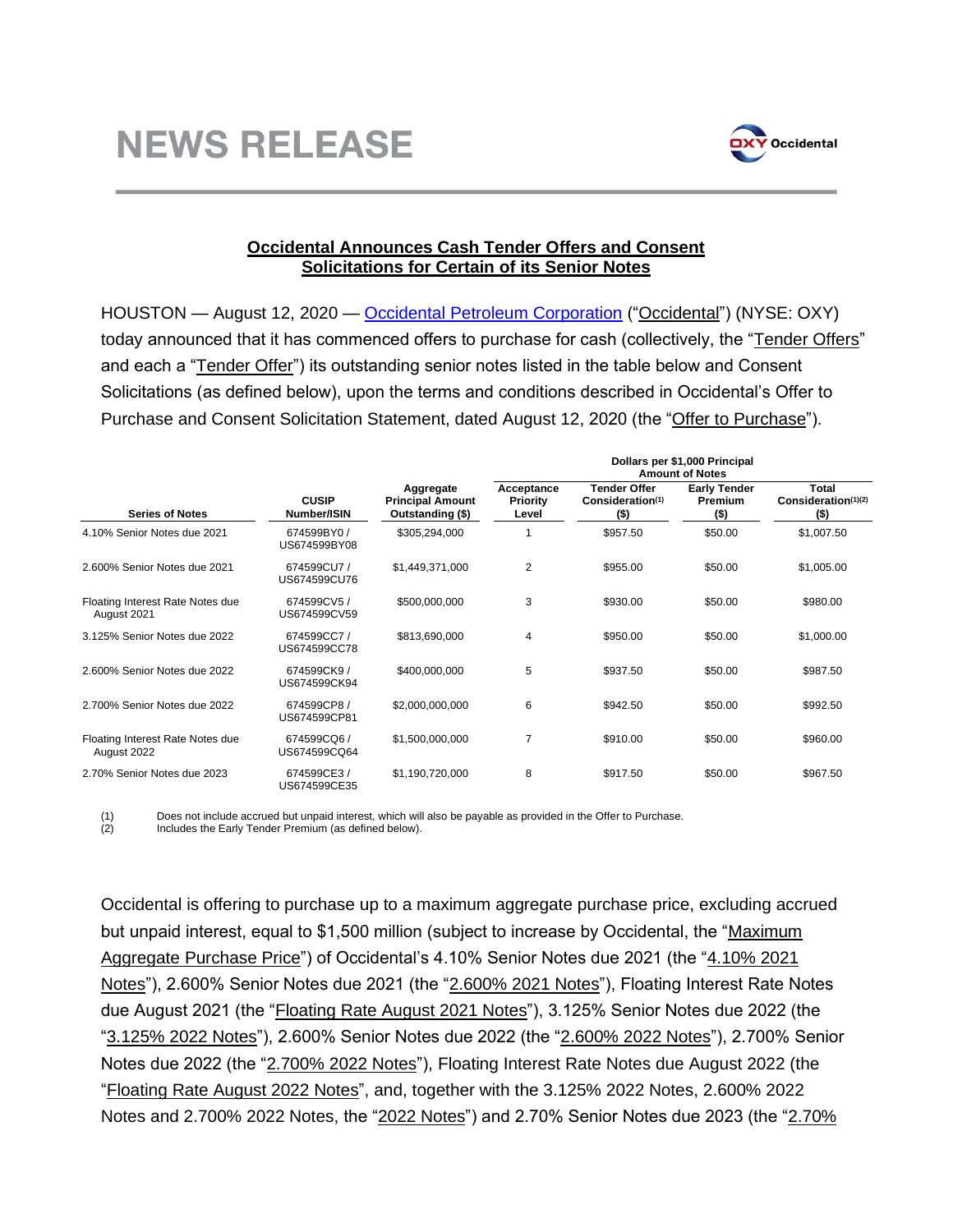2023 Notes", and, together with the 4.10% 2021 Notes, 2.600% 2021 Notes, Floating Rate August 2021 Notes and 2022 Notes, the "Notes").

Subject to the Maximum Aggregate Purchase Price (and the Sub-Caps, as defined below), which is subject to increase by Occidental, the amount of a series of Notes that is purchased in the Tender Offers on the Early Settlement Date or the Settlement Date, as applicable (each defined below), will be based on the order of priority (the "Acceptance Priority Level") for the Notes as set forth in the table above, subject to the proration arrangements applicable to the Tender Offers. Subject to the Maximum Aggregate Purchase Price and the Acceptance Priority Levels, the maximum aggregate purchase price to be paid by Occidental for the 2022 Notes, excluding accrued but unpaid interest, will be limited to \$200 million (subject to increase by Occidental, the "2022 Notes Sub-Cap"), and the maximum aggregate purchase price to be paid by Occidental for the 2.70% 2023 Notes, excluding accrued but unpaid interest, will be limited to \$50 million (subject to increase by Occidental, the "2023 Notes Sub-Cap", and, together with the 2022 Notes Sub-Cap, the "Sub-Caps").

The Tender Offers will expire at 11:59 p.m., New York City time, on September 9, 2020, unless extended or terminated by Occidental (the "Expiration Date"). No tenders submitted after the Expiration Date will be valid. Subject to the terms and conditions of the Tender Offers and Consent Solicitations, the consideration for each \$1,000 principal amount of Notes validly tendered and accepted for purchase pursuant to the Tender Offers will be the applicable tender offer consideration for such series of Notes set forth in the above table (with respect to each series of Notes, the "Tender Offer Consideration"). Holders of Notes that are validly tendered at or prior to 5:00 p.m., New York City time, on August 25, 2020 (subject to extension, the "Early Tender Time") and accepted for purchase pursuant to the applicable Tender Offer will receive the applicable Tender Offer Consideration and the applicable early tender premium for such series of Notes as set forth in the table above (the "Early Tender Premium", and, together with the applicable Tender Offer Consideration, the "Total Consideration"). Holders of Notes tendering their Notes after the Early Tender Time will receive the applicable Tender Offer Consideration but will not be eligible to receive the Early Tender Premium. All holders of Notes validly tendered and accepted for purchase pursuant to the Tender Offers will also receive accrued and unpaid interest on such Notes from the last interest payment date with respect to those Notes to, but not including, the Early Settlement Date or Settlement Date, as applicable.

Notes that have been tendered may be withdrawn from the applicable Tender Offer prior to 5:00 p.m., New York City time, on August 25, 2020 (subject to extension, the "Withdrawal Deadline"). Holders of Notes tendered after the Withdrawal Deadline cannot withdraw their Notes or revoke (in the case of the Consent Notes (as defined below)) their consents under a Consent Solicitation unless Occidental is required to extend withdrawal rights under applicable law. Occidental reserves the right, but is under no obligation, to increase the Maximum Aggregate Purchase Price or either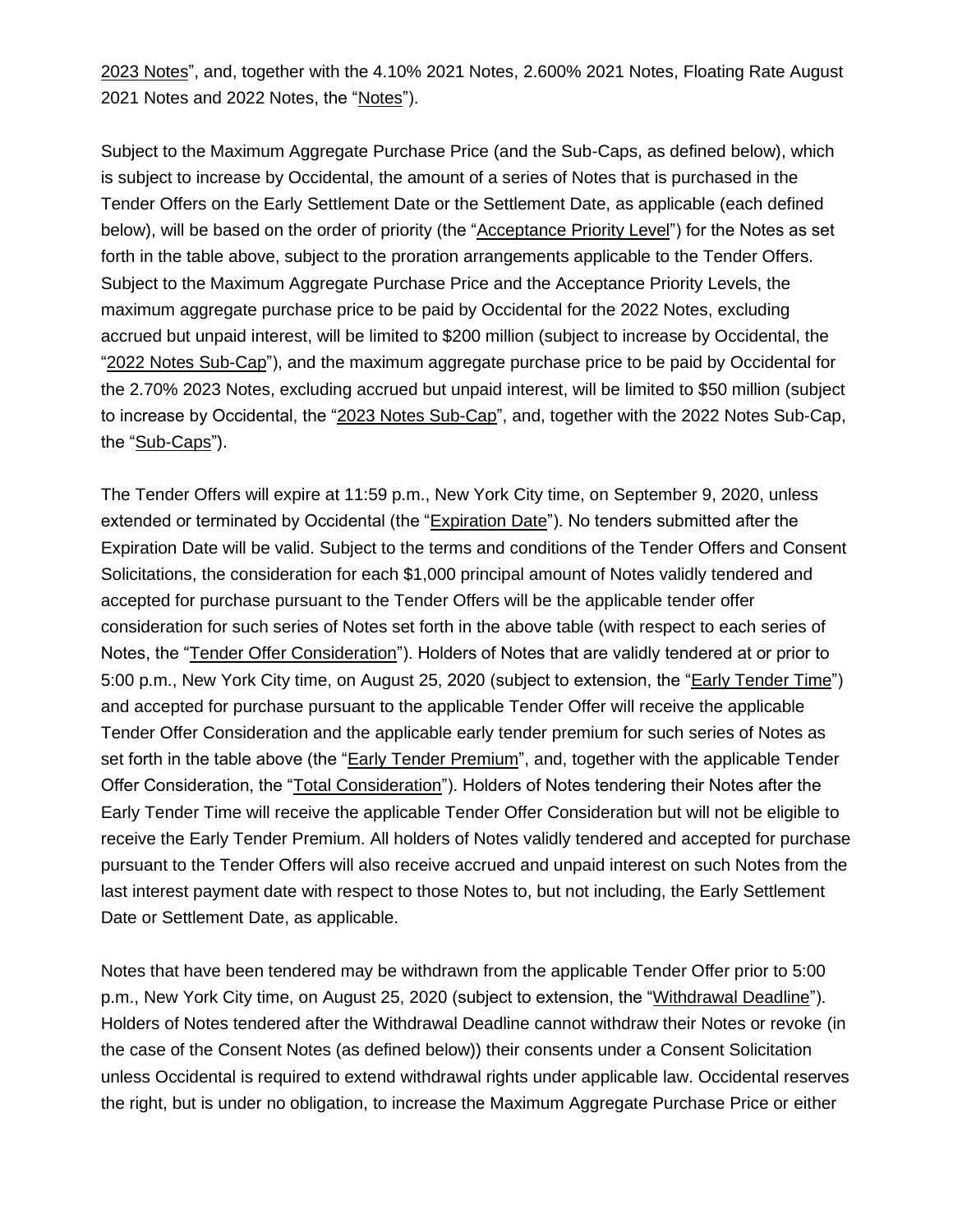Sub-Cap at any time, subject to applicable law. If Occidental increases the Maximum Aggregate Purchase Price or either Sub-Cap, it does not expect to extend the applicable Withdrawal Deadline, subject to applicable law.

Subject to the Maximum Aggregate Purchase Price, the Sub-Caps and proration, Occidental will purchase any Notes that have been validly tendered at or prior to the Early Tender Time and accepted in the applicable Tender Offer promptly following the Early Tender Time (such date, the "Early Settlement Date"). The Early Settlement Date is expected to occur on the second business day following the Early Tender Time. Settlement for Notes validly tendered after the Early Tender Time, but at or prior to the Expiration Date and accepted in the applicable Tender Offer, will be promptly following the Expiration Date (such date, the "Settlement Date"). The Settlement Date is expected to occur on the second business day following the Expiration Date.

If an aggregate principal amount of Notes validly tendered prior to the Early Tender Time is such that the aggregate purchase price for such Notes equals or exceeds the Maximum Aggregate Purchase Price, excluding accrued but unpaid interest, Occidental will not accept for purchase any Notes tendered after the applicable Early Tender Time and will, subject to the Sub-Caps, accept for purchase only the Notes validly tendered before the Early Tender Time pursuant to the Acceptance Priority Levels. Acceptance for tenders of Notes of a series may be subject to proration if the aggregate principal amount of such series of Notes validly tendered would result in an aggregate purchase price that exceeds the Maximum Aggregate Purchase Price or a Sub-Cap.

As part of the Tender Offers, Occidental is also soliciting consents (the "Consent Solicitations") from the holders of the 2.600% 2021 Notes, Floating Rate August 2021 Notes, 3.125% 2022 Notes, 2.600% 2022 Notes, 2.700% 2022 Notes, Floating Rate August 2022 Notes and 2.70% 2023 Notes (collectively, the "Consent Notes") for certain proposed amendments described in the Offer to Purchase that would, among other things, remove certain covenants contained in the indentures governing the Consent Notes (the "Proposed Amendments"). Adoption of the Proposed Amendments with respect to each series of Consent Notes requires the requisite consent applicable to each series of Consent Notes as described in the Offer to Purchase (the "Requisite Consent"). Each holder tendering Consent Notes pursuant to the Tender Offers must also deliver a consent to the Proposed Amendments pursuant to the related Consent Solicitation and will be deemed to have delivered their consents by virtue of such tender. Holders may not deliver consents without also tendering their Consent Notes. The Proposed Amendments will not become operative until (i) Consent Notes of the relevant series satisfying the Requisite Consent have been validly tendered and (ii) Occidental consummates the Tender Offer with respect to such series of Consent Notes in accordance with its terms and in a manner resulting in the purchase of all Consent Notes of such series validly tendered before the Early Tender Time (if the aggregate purchase price, excluding accrued but unpaid interest, of Notes validly tendered before the Early Tender Time equals or exceeds the Maximum Aggregate Purchase Price) or before the Expiration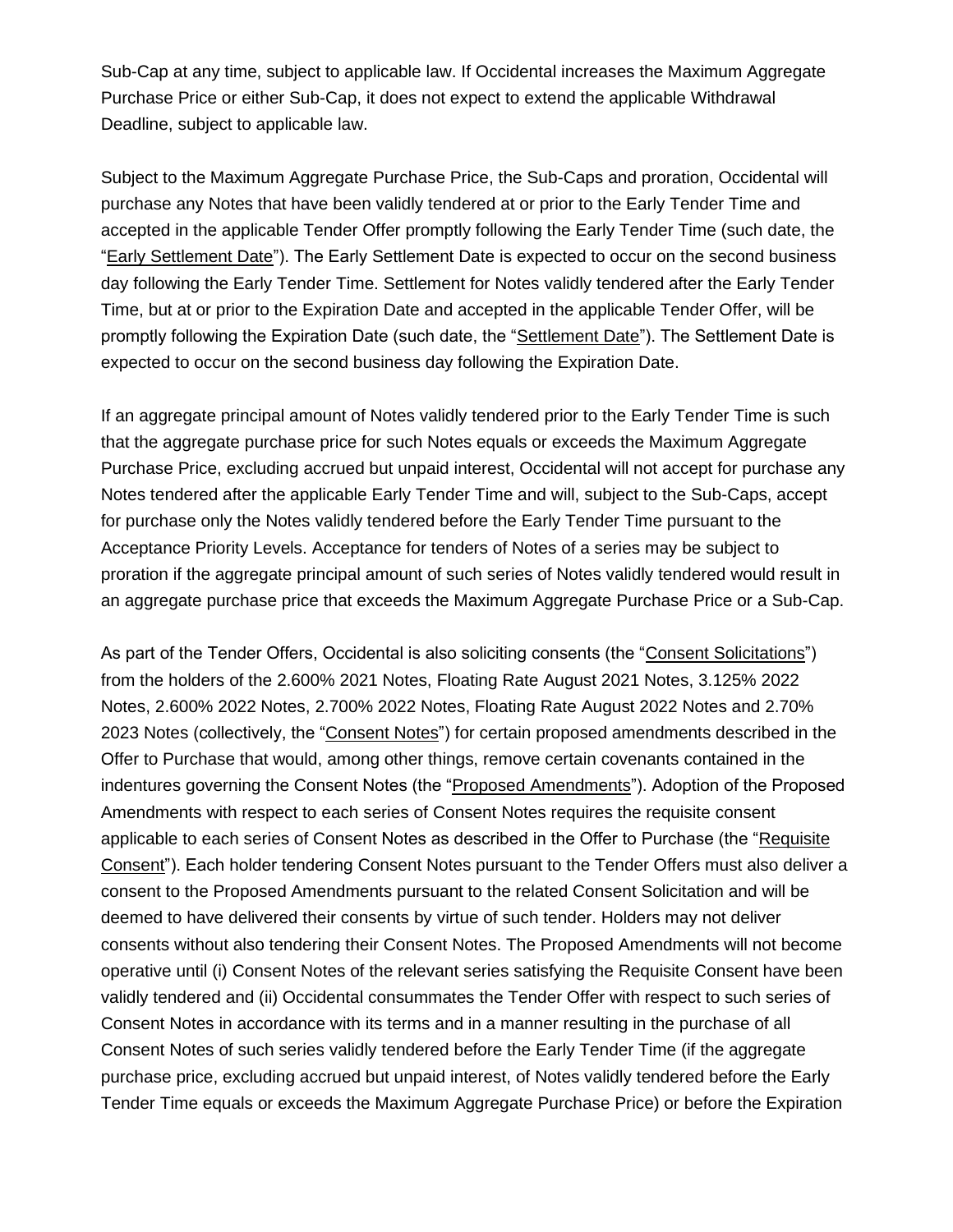Date (if it does not). If the Proposed Amendments become operative with respect to a series of Consent Notes, holders of that series of Consent Notes that do not tender their Consent Notes prior to the Expiration Date, or at all, will be bound by the Proposed Amendments, meaning that the remaining outstanding Consent Notes of that series will no longer have the benefit of certain existing covenants contained in the applicable Indenture. In addition, such holders will not receive either the Tender Offer Consideration or the Early Tender Premium.

The Tender Offers are not conditioned on the tender of any minimum principal amount of Notes, the consummation of any other Tender Offer or obtaining any Requisite Consent. However, Occidental's obligation to accept for purchase and to pay for any of the Notes in the Tender Offers is subject to the satisfaction or waiver of a number of conditions, including the completion by Occidental of a registered offering (the "Concurrent Offering") of senior unsecured debt securities that results in net proceeds of at least \$1,475 million, on terms and subject to conditions reasonably satisfactory to Occidental. The Tender Offers and Consent Solicitations are subject to, and conditioned upon, the satisfaction or waiver of certain other conditions described in the Offer to Purchase.

J.P. Morgan Securities LLC, RBC Capital Markets, LLC, MUFG Securities Americas Inc. and SMBC Nikko Securities America, Inc. are the lead Dealer Managers and lead Solicitation Agents in the Tender Offers and Consent Solicitations. Global Bondholder Services Corporation has been retained to serve as the Tender Agent and Information Agent for the Tender Offers and Consent Solicitations. Persons with questions regarding the Tender Offers and Consent Solicitations should contact J.P. Morgan Securities LLC at (toll free) (866) 834-4666 or (collect) (212) 834-2045, RBC Capital Markets, LLC at (toll free) (877) 381-2099 or (collect) (212) 618-7843, MUFG Securities Americas Inc. at (toll-free) (877) 744-4532 or (collect) (212) 405-7481 or SMBC Nikko Securities America, Inc. at (toll free) (888) 868-6856 or (collect) (212) 224-5328. Requests for the Offer to Purchase should be directed to Global Bondholder Services Corporation at (banks or brokers) (212) 430-3774 or (toll free) (866) 807-2200 or by email to  $\frac{\text{contact@gbsc-usa.com}}{\text{const@gbsc-usa.com}}$ .

None of Occidental, the Dealer Managers and Solicitation Agents, the Tender Agent and Information Agent, the trustee under the indentures governing the Notes or any of their respective affiliates is making any recommendation as to whether holders should tender any Notes in response to the Tender Offers and Consent Solicitations. Holders must make their own decision as to whether to participate in the Tender Offers and Consent Solicitations and, if so, the principal amount of Notes as to which action is to be taken.

This press release shall not constitute an offer to sell, a solicitation to buy or an offer to purchase or sell any securities. Neither this press release nor the Offer to Purchase is an offer to sell or a solicitation of an offer to buy debt securities in the Concurrent Offering or any other securities. The Tender Offers and Consent Solicitations are being made only pursuant to the Offer to Purchase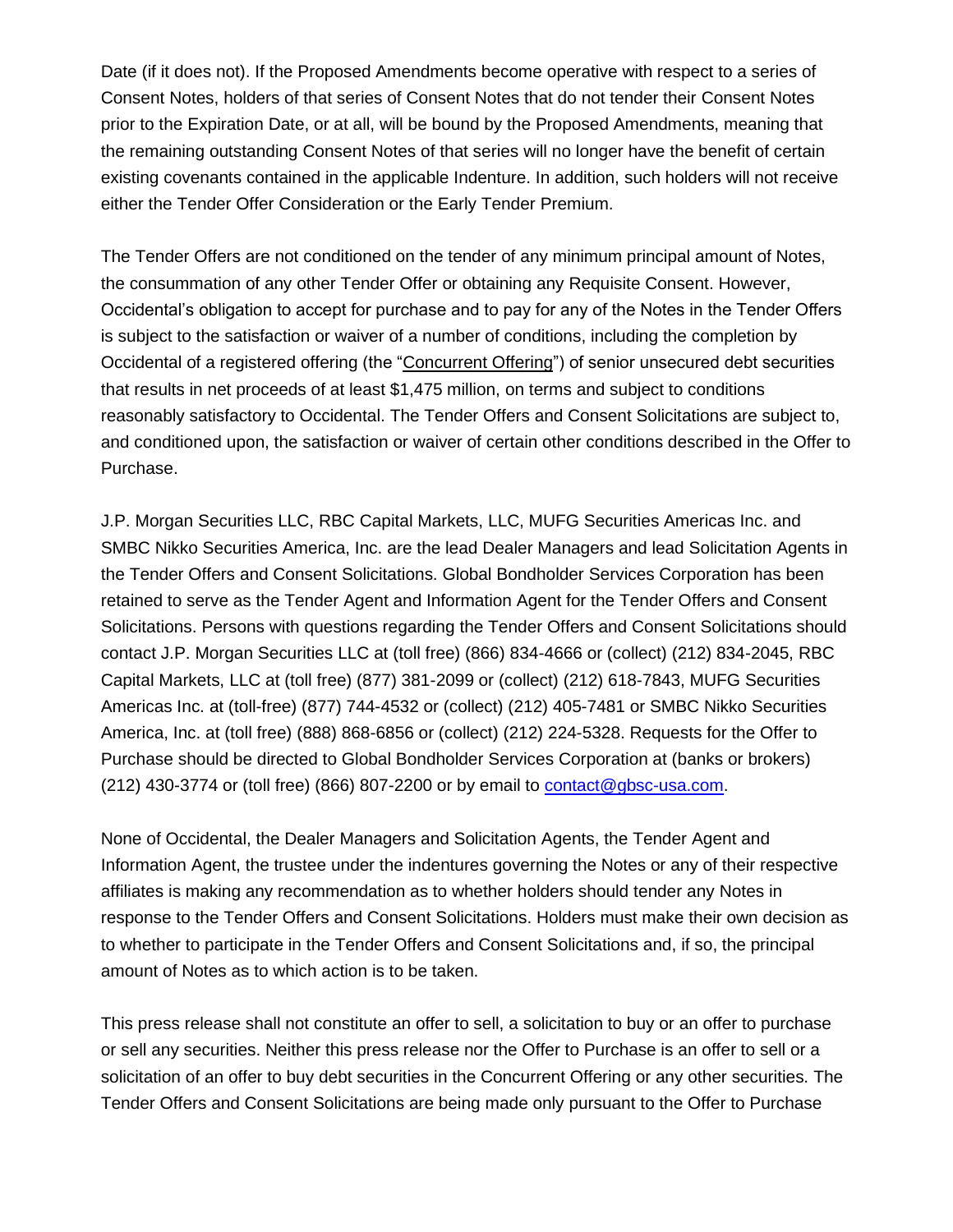and only in such jurisdictions as is permitted under applicable law. In any jurisdiction in which the Tender Offers are required to be made by a licensed broker or dealer, the Tender Offers will be deemed to be made on behalf of Occidental by the Dealer Managers, or one or more registered brokers or dealers that are licensed under the laws of such jurisdiction.

## **About Occidental**

[Occidental](http://www.oxy.com/) is an international energy company with operations in the United States, Middle East, Africa and Latin America. We are the largest onshore oil producer in the U.S., including in the Permian Basin, and a leading offshore producer in the Gulf of Mexico. Our midstream and marketing segment provides flow assurance and maximizes the value of our oil and gas. Our chemical subsidiary, OxyChem, manufactures the building blocks for life-enhancing products. Our Oxy Low Carbon Ventures subsidiary is advancing leading-edge technologies and business solutions that economically grow our business while reducing emissions. We are committed to using our global leadership in carbon dioxide management to advance a lower-carbon world. Visit [oxy.com](http://www.oxy.com/) for more information.

## **Cautionary Statement Concerning Forward-Looking Statements**

This press release contains forward-looking statements that involve risks and uncertainties that could materially affect expected results of operations, liquidity, cash flows and business prospects. Actual results may differ from anticipated results, sometimes materially, and reported results should not be considered an indication of future performance. Factors that could cause the results to differ include, but are not limited to: the scope and duration of the COVID-19 pandemic and actions taken by governmental authorities and other third parties in response to the pandemic; our indebtedness and other payment obligations, including the need to generate sufficient cash flows to fund operations; our ability to successfully monetize select assets, repay or refinance our debt and the impact of changes in our credit ratings; assumptions about energy markets; global and local commodity and commodityfutures pricing fluctuations, such as the sharp decline in crude oil prices that occurred in the first half of 2020; supply and demand considerations for, and the prices of, our products and services; actions by the Organization of Petroleum Exporting Countries ("OPEC") and non-OPEC oil producing countries; results from operations and competitive conditions; future impairments of our proved and unproved oil and gas properties or equity investments, or write-downs of productive assets, causing charges to earnings; unexpected changes in costs; availability of capital resources, levels of capital expenditures and contractual obligations; the regulatory approval environment, including our ability to timely obtain or maintain permits or other governmental approvals, including those necessary for drilling and/or development projects; our ability to successfully complete, or any material delay of, field developments, expansion projects, capital expenditures, efficiency projects, acquisitions or dispositions; risks associated with acquisitions, mergers and joint ventures, such as difficulties integrating businesses, uncertainty associated with financial projections, projected synergies, restructuring, increased costs and adverse tax consequences; uncertainties and liabilities associated with acquired and divested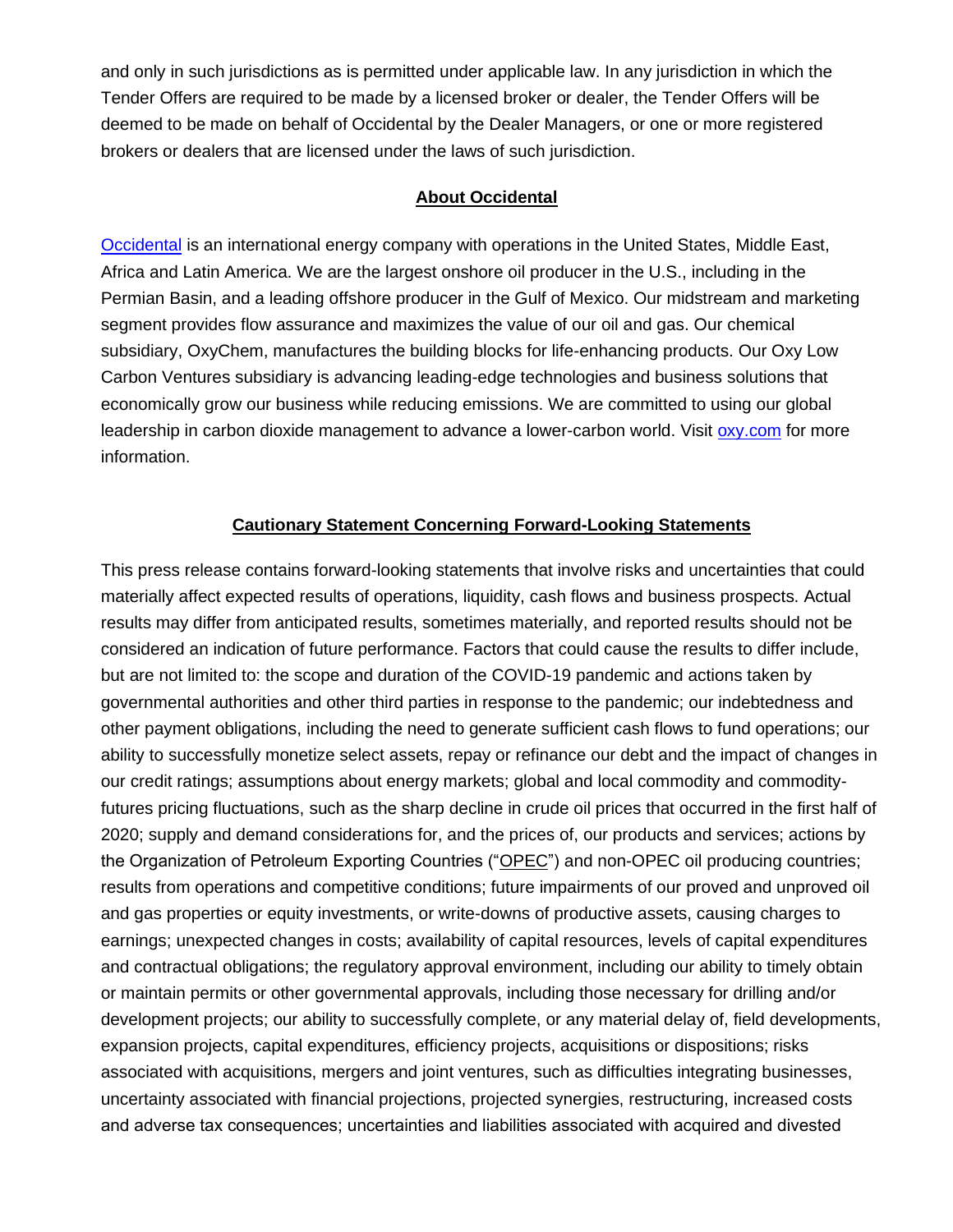properties and businesses; uncertainties about the estimated quantities of oil, natural gas and natural gas liquids reserves; lower-than-expected production from development projects or acquisitions; our ability to realize the anticipated benefits from prior or future streamlining actions to reduce fixed costs, simplify or improve processes and improve our competitiveness; exploration, drilling and other operational risks; disruptions to, capacity constraints in, or other limitations on the pipeline systems that deliver our oil and natural gas and other processing and transportation considerations; general economic conditions, including slowdowns, domestically or internationally, and volatility in the securities, capital or credit markets; uncertainty from the expected discontinuance of LIBOR and transition to any other interest rate benchmark; governmental actions and political conditions and events; legislative or regulatory changes, including changes relating to hydraulic fracturing or other oil and natural gas operations, retroactive royalty or production tax regimes, deepwater and onshore drilling and permitting regulations, and environmental regulation (including regulations related to climate change); environmental risks and liability under international, provincial, federal, regional, state, tribal, local and foreign environmental laws and regulations (including remedial actions); potential liability resulting from pending or future litigation; disruption or interruption of production or manufacturing or facility damage due to accidents, chemical releases, labor unrest, weather, natural disasters, cyber-attacks or insurgent activity; the creditworthiness and performance of our counterparties, including financial institutions, operating partners and other parties; failure of risk management; our ability to retain and hire key personnel; reorganization or restructuring of our operations; changes in state, federal or foreign tax rates; and actions by third parties that are beyond our control.

Words such as "estimate," "project," "predict," "will," "would," "should," "could," "may," "might," "anticipate," "plan," "intend," "believe," "expect," "aim," "goal," "target," "objective," "likely" or similar expressions that convey the prospective nature of events or outcomes generally indicate forwardlooking statements. You should not place undue reliance on these forward-looking statements, which speak only as of this press release. Unless legally required, we undertake no obligation to update, modify or withdraw any forward-looking statements, as a result of new information, future events or otherwise. Factors that could cause actual results to differ and that may affect Occidental's results of operations and financial position appear in Part I, Item 1A "Risk Factors" of Occidental's Annual Report on Form 10-K for the year ended December 31, 2019, and in Occidental's other filings with the U.S. Securities and Exchange Commission.

-0-

**Contacts** Media: Melissa E. Schoeb Vice President, Corporate Affairs 713-366-5615 [melissa\\_schoeb@oxy.com](mailto:melissa_schoeb@oxy.com)